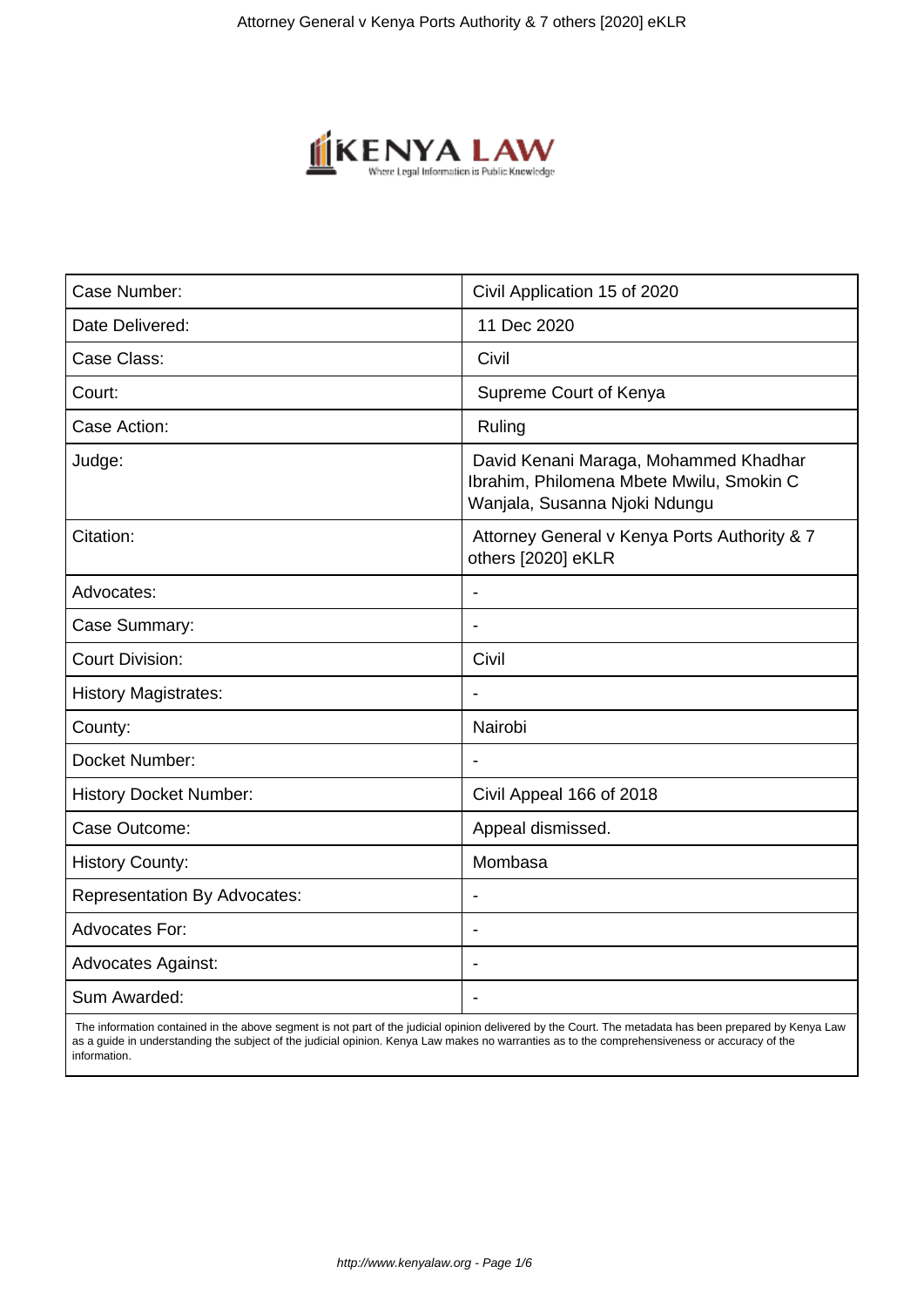# **REPUBLIC OF KENYA**

# **IN THE SUPREME COURT OF KENYA**

*(Coram: Maraga, CJ. & P; Mwilu, DCJ & VP; Ibrahim; Wanjala & Njoki , SCJJ)*

# **CIVIL APPLICATIO NO. 15 OF 2020**

#### **"BETWEEN"**

**ATTORNEY GENERAL............................................................................................................APPLICANT**

#### **"AND"**

*(Being an application for extension of time to file the Petition and Record of Appeal out of time against the Judgment and Decree of the Court of Appeal sitting at Mombasa (Hon. Warsame, Kiage & Murgor, JJA) delivered on the 26th day of September, 2019, in Mombasa Civil Appeal No. 166 of 2018).*

# **RULING OF THE COURT**

**[1]** Before the Court is a Notice of Motion dated 25th June 2020 brought by the Attorney General under the provisions of Articles 159 and 163(4)(a) of the Constitution, Sections 21(2) and 24(1) of the Supreme Court Act, and Rules 23 and 53 of the Supreme Court Rules 2012. It is supported by the affidavit of Solomon Kitungu, Principal Secretary, State Department of Transport at the Ministry of Transport and Infrastructure, Housing and Urban Development, sworn on the same date. It seeks leave to file the petition and record of appeal out of time and that the costs of the application do abide the result of the intended appeal.

**[2]** The background of the matter is that by a Take or Pay Agreement dated 30th September 2014 between the Kenya Ports Authority, the 1st respondent herein and the Kenya Railways Corporation, the 5th respondent, Kenya Ports Authority agreed to consign a set volume of containers through the Standard Gauge Railway to its Inland Container Deport in Embakasi, Nairobi.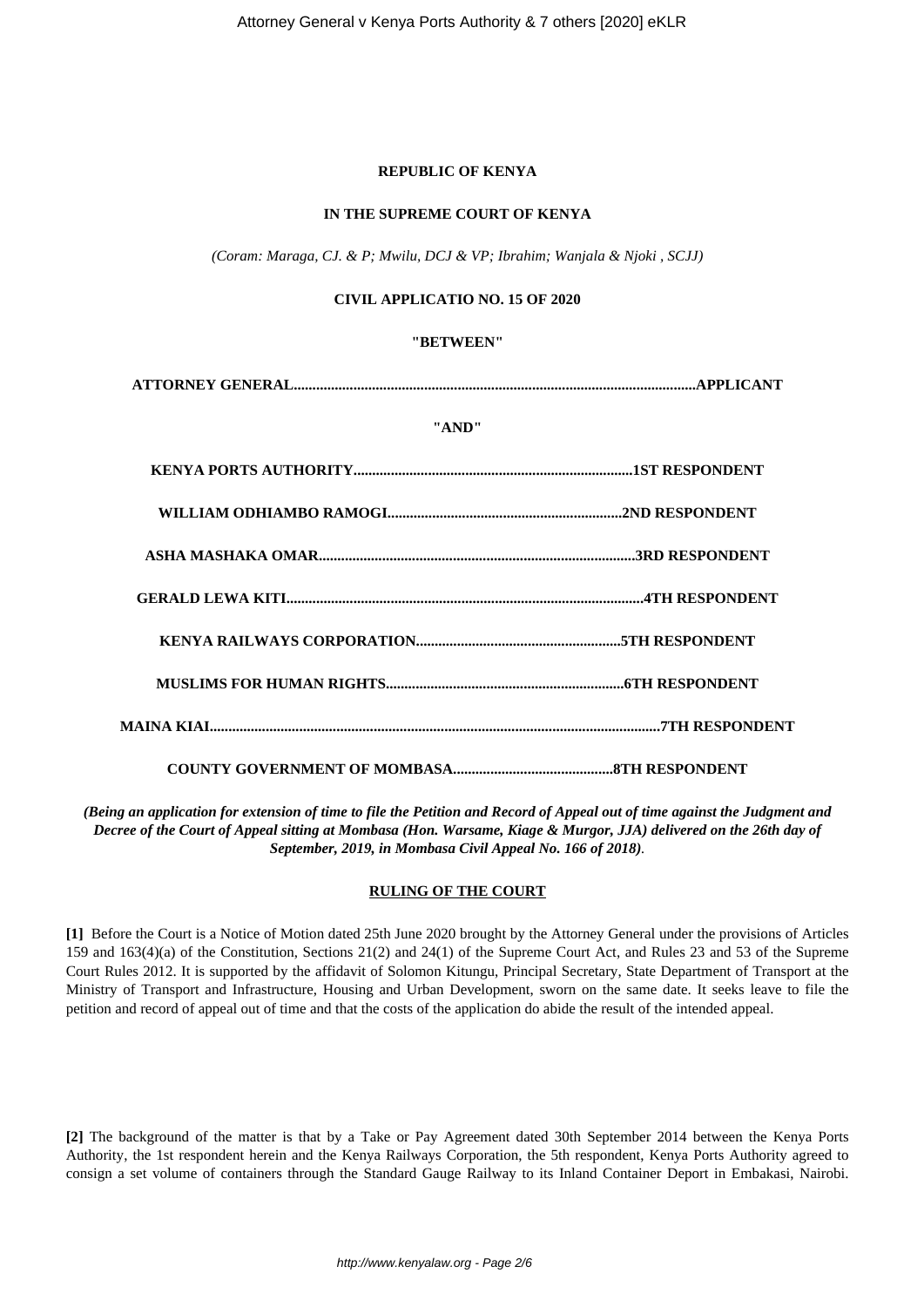# Attorney General v Kenya Ports Authority & 7 others [2020] eKLR

William Odhiambo Ramogi, Asha Mashaka Omar, and Gerald Lewa Kiti (2nd-4th respondents) filed a petition in the High Court at Mombasa challenging that agreement on the grounds that it would ruin the economy of the City of Mombasa as 40% of its business is attributable to the activities at the Port of Mombasa; that it would also ruin the petitioners' businesses as well as those of many others thus infringing on their constitutional rights to fair administrative action under Article 47 and their economic rights under Article 43; and affect devolution under Articles 174 and 186. They therefore sought various orders and declarations set out in their petition in the High Court.

**[3]** In response, KPA, the 1st respondent, filed an application to strike out the petition on the grounds that the petitioners had not attempted or exhausted the alternative dispute resolution mechanisms under Section 34 of the Inter-governmental Relations Act for resolution of intergovernmental disputes; that the matter was *res judicata*; that it was an invitation to the court to legislate on policy guidelines; that the petitioners were busybodies who lacked *locus standi* to institute the suit; and that the issue was *sub judice.* The Attorney General, and the Cabinet Secretary, Ministry of Transport & Infrastructure (not listed as a party in this application), on their part, filed a preliminary objection raising more or less the same issues, that is, contesting the court's original jurisdiction on the basis of Articles 6, 159(2)(c) and 189(3) and (4) of the Constitution and Sections 30 to 35 of the Intergovernmental Relations Act.

**[4]** The High Court dismissed that application and overruled the preliminary objection, a decision the Court of Appeal upheld in its judgment delivered on 26th September 2019. Aggrieved by that decision, the applicant wishes to prefer a further appeal to this Court.

**[5]** In this application, the Attorney General's case, as can be gleaned from the averments in the supporting affidavit and his written submissions, is that after the Court of Appeal delivered its judgment in the matter on 26th September 2019, he lodged a Notice of Appeal on 8th October 2019 together with a letter requesting for the proceedings. The same were, however, not availed to his office until 21st May 2020 by which time the thirty days appeal period had long expired. He said the intended appeal is being brought as of right under Article 163(4)(a) of the Constitution and the record of appeal was, pursuant to Rule 31(b) of the Supreme Court Rules, filed in this Court on 13th July 2020 awaiting this Court's ratification by the granting of this application that it is properly on record. The applicant concludes that he has an arguable appeal which raises pertinent issues on resolution of intergovernmental disputes through the ADR mechanisms and that the matter is of great public importance as it directly affects about 6,300 persons and indirectly thousands of others. In the applicant's view, the respondents will not suffer any prejudice if this application is granted.

**[6]** The application is opposed by the 2nd, 3rd, 4th and 8th respondents who term it as a frivolous endeavor intended to perpetuate their woes. They contend that this Court has no jurisdiction to entertain any appeal in this matter under Article 163(4)(a) of the Constitution as the issue in the two Superior Courts below gravitated on the interpretation of Sections 30 to 35 of the Intergovernmental Relations Act and not on any provision of the Constitution. They further argued that in the absence of a certificate of delay from the Deputy Registrar of the Court of Appeal, the allegations that there was delay in obtaining the proceedings have not been substantiated; that under Rule 46(1) of the Supreme Court Rules the applicant's Notice of Appeal stands withdrawn for failure to institute an appeal within the prescribed time and in the absence of a notice of appeal, the Court cannot entertain this application; and that the **42 days** delay in filing this application after obtaining the proceedings has not been explained.

**[7]** On delay, they rely on the case of *Charles Karathe Kiarie & 2 Others vs Administrator of the Estate of John Wallace Mathare (Deceased) & 2 Others* [2019] eKLR, in which this Court found a 27 days' delay unreasonable and dismissed an application for extension of time.

**[8]** We have considered these rival submissions. As stated, the intended appeal emanates from the interlocutory ruling of the High Court which dismissed an application that sought to strike out a petition, and overruled a preliminary objection challenging the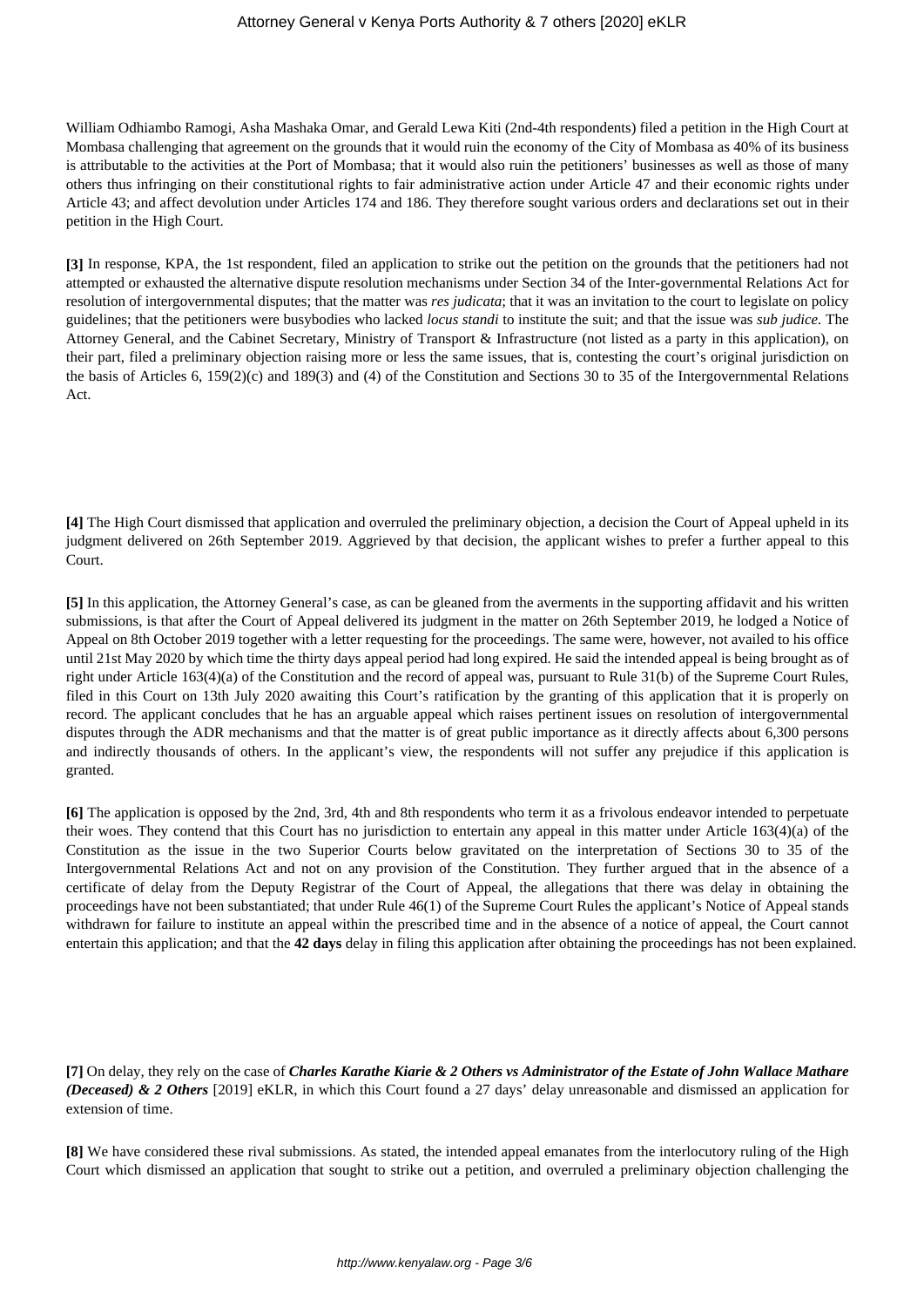competency of the same petition. The substantive petition before the High Court is therefore yet to be heard and determined.

**[9]** As this Court has repeatedly stated, it has no jurisdiction to entertain appeals from interlocutory decisions save where the interlocutory decision in question is a substantive determination of a constitutional issue that has been canvassed through the Superior Courts below. We made this clear in the cases of *Daniel Kimani Njihia v Francis Mwangi Kimani & Another* [2015] eKLR; *Teachers Service Commission v. Kenya National Union of Teachers & 3 Others [2015] eKLR; and Bia Tosha Distributors Limited v. Kenya Breweries Limited & 6 Others [2018] eKLR.* In the *Ananias N Kiragu v. Eric Mugambi & 2 Others* [2020] eKLR we stated that:

"*8. As a general rule, the Supreme Court does not entertain appeals on interlocutory decisions where the substantive matter is still pending before the Superior courts save where the appeal is not only on a substantive determination by the Court of Appeal of a constitutional question, but also on an issue that had been canvassed right through from the High Court to the Court of Appeal even though the substantive matter is still pending before the High Court."*

**[10]** As stated in *Deynes Muriithi & 4 Others v. Law Society of Kenya & Another; SC Application No. 12 of 2015; [2016] eKLR, this Court may also interfere with the exercise of discretion by another Court where there is plain and clear misapplication of the law apparent from the decision in question.*

**[11]** The reason for the refusal to assume jurisdiction to entertain appeals from interlocutory decisions is simple and clear. Article 163(4) of the Constitution circumscribes the jurisdiction of this Court to Court of Appeal decisions "involving the interpretation or application of … [the] Constitution" or matters certified as being of "general public importance …." Stressing this position, in the case of *Lawrence Nduttu & 6000 Others v Kenya Breweries Limited & Another*, Sup Ct Petition No 3 of 2012*,* [2012] eKLR this Court observed:

*"Article 163 (4) (a) of the Constitution must be seen to be laying down the principle that not all intended appeals lie from the Court of Appeal to the Supreme Court. Only those appeals arising from cases involving the interpretation or application of the Constitution can be entertained by the Supreme Court ….*"

**[12]** Interlocutory decisions are not only outside the ambit of this jurisdiction but involving this Court at such early stages may also be prejudicial to some parties. Declining to entertain an appeal from the Court of Appeal discretionary decision on an application for stay of execution made to it under Rule 5(2)(b) of the Court of Appeal Rules, this Court stated thus in *Teachers Service Commission v Kenya National Union of Teachers & 3* others [2015] eKLR:

"*An application so tangential, cannot be predicated upon the terms of Article 163 (4) (a) of the Constitution. Any square involvement of this Court, in such a context, would entail comments on the merits, being made prematurely on issues yet to be adjudged …. Such an early involvement of this Court, in our opinion, would expose one of the parties to prejudice, with the danger of leading to an unjust outcome."*

This was reiterated in this Court's recent decision in *Boniface Katana Kilaveri v Ethics & Anti – Corruption Commission & Commissioner of Land* [2018] eKLR**.**

**[13]** In the case of *Hassan Ali Joho & another v Suleiman Said Shahbal & 2 Others* [2014] eKLR, this Court heard and determined an appeal emanating from a substantive determination by the Court of Appeal of a constitutional question. In that case, the appellants had invited the High Court to exercise its jurisdiction as conferred by Article  $165(3)(d)(i)$ , to interpret the Constitution and determine the validity of Section 76(1)(a) of the Elections Act, 2011 (Act No. 24 of 2011). The High Court exercised this jurisdiction and rendered a decision which was then appealed to the Court of Appeal and ultimately, to this Court. The Court of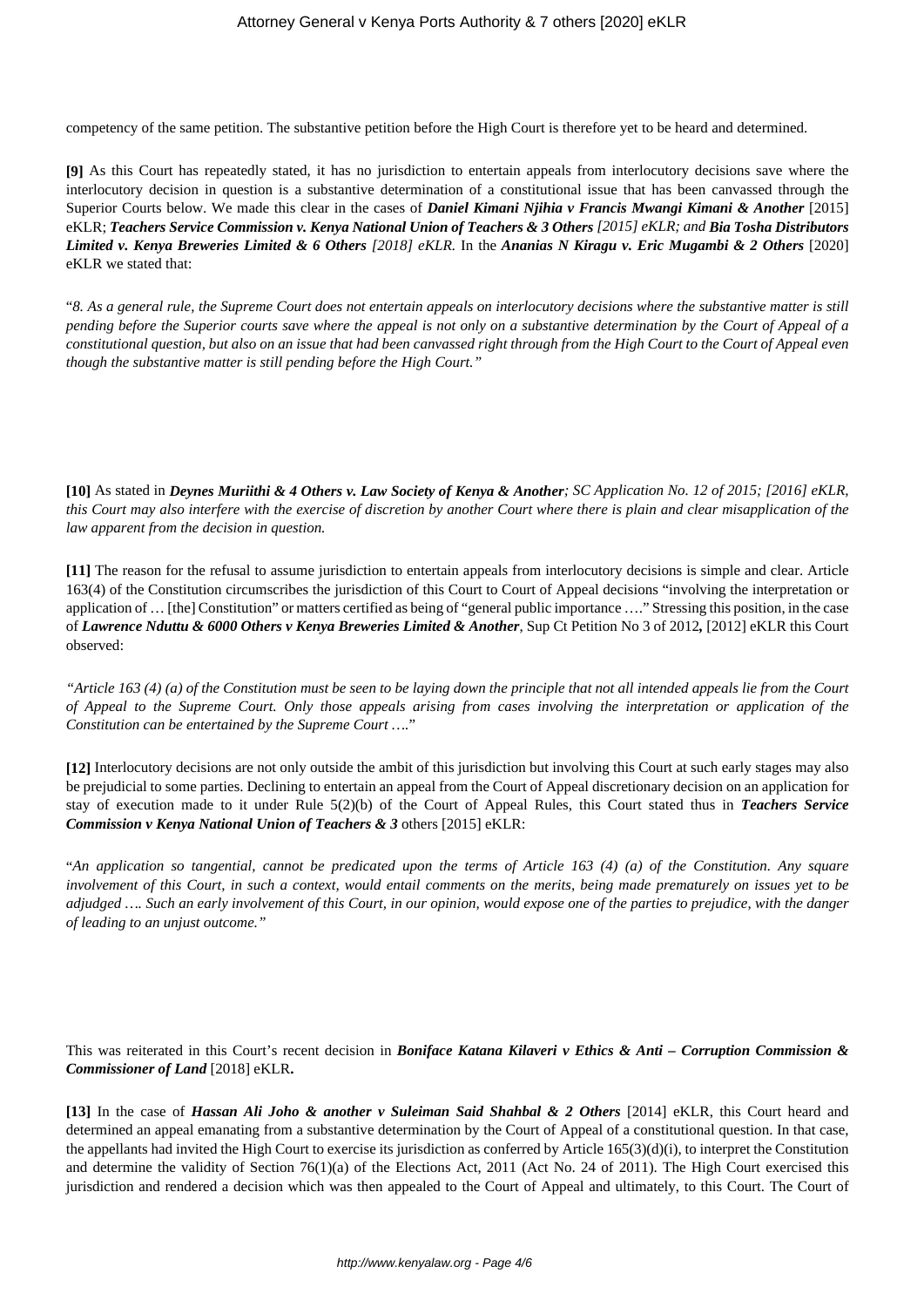Appeals' decision in that matter triggered the jurisdiction of this Court not only because the appellant had sought to contest a substantive determination of a constitutional question by the Court of Appeal, but also because the issue in dispute had been canvassed right through from the High Court to the Court of Appeal, even though the substantive appeal on the election-petition outcome was still pending before the Court of Appeal.

**[14]** Guided by these principles and bearing in mind that the substantive matter is pending before the High Court we find that this Court does not have jurisdiction to entertain this appeal and the same must be dismissed.

*Final Orders:*

*(a) The Notice of Motion application dated 25th June 2020 is dismissed for want of jurisdiction;*

*(b) For avoidance of doubt, the Record of Appeal dated 13th July 2020 and registered as Petition No. 12 of 2020 is hereby struck off the Court's record.*

**(c)** *Each party to bear its own costs.*

**Orders accordingly.**

**DATED and DELIVERED at NAIROBI this 11th Day of December 2020.**

**..................................................................................**

**..................................................................................**

**D. K. MARAGA P.M. MWILU**

**CHIEF JUSTICE & PRESIDENT OF DEPUTY CHIEF JUSTICE & VICE - PRESIDENT**

**THE SUPREME COURT OF THE SUPREME COURT**

**............................................................................... ....................................................................................**

**M. K. IBRAHIM S. C. WANJALA**